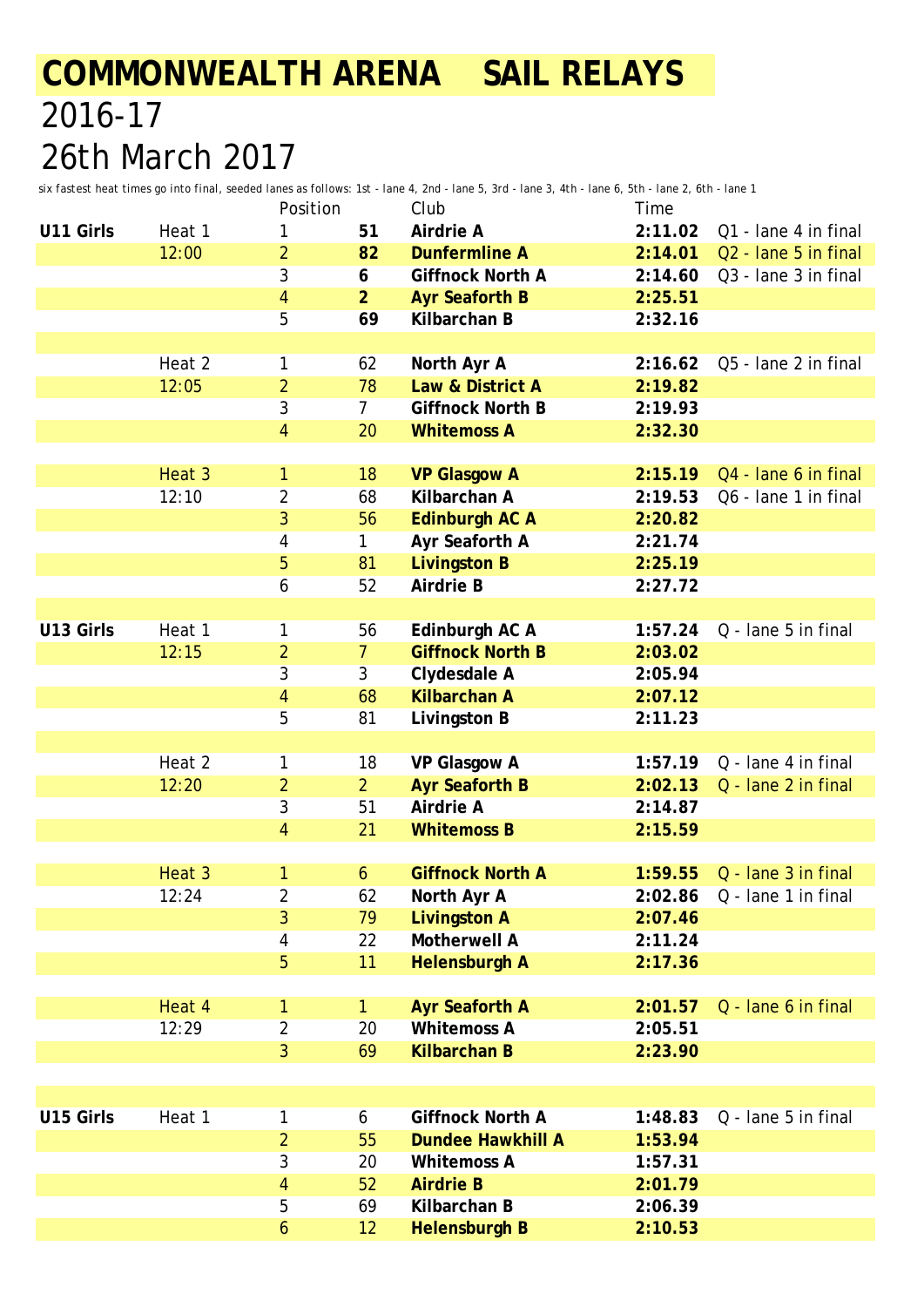*six fastest heat times go into final, seeded lanes as follows: 1st - lane 4, 2nd - lane 5, 3rd - lane 3, 4th - lane 6, 5th - lane 2, 6th - lane 1* Position Club Time

|                  |        | ו וטוונט ו                 |                |                         | ,,,,,,     |                     |
|------------------|--------|----------------------------|----------------|-------------------------|------------|---------------------|
|                  | Heat 2 | 1                          | 56             | <b>Edinburgh AC A</b>   | 1:48.31    | Q - lane 4 in final |
|                  |        | $\overline{2}$             | $\overline{7}$ | <b>Giffnock North B</b> | 1:49.97    | Q - lane 3 in final |
|                  |        | 3                          | 18             | <b>VP Glasgow A</b>     | 1:50.27    | Q - lane 6 in final |
|                  |        | 4                          | 51             | Airdrie A               | 1:52.53    | Q - lane 1 in final |
|                  |        | 5                          | 58             | <b>Garscube A</b>       | 2:03.55    |                     |
|                  |        | 6                          | 21             | <b>Whitemoss B</b>      | 2:05.08    |                     |
|                  |        |                            |                |                         |            |                     |
|                  | Heat 3 | 1                          | 5              | East Lothian A          | 1:51.81    | Q - lane 2 in final |
|                  |        | $\overline{2}$             | 9              | <b>Cumbernauld A</b>    | 1:53.60    |                     |
|                  |        |                            | 68             | Kilbarchan A            | 1:59.80    |                     |
|                  |        | 3                          |                |                         |            |                     |
|                  |        | 4                          | 62             | <b>North Ayr A</b>      | 2:01.96    |                     |
|                  |        | 5                          | 11             | Helensburgh A           | 2:02.76    |                     |
|                  |        | 6                          | 79             | <b>Livingston A</b>     | <b>DNF</b> |                     |
|                  |        |                            |                |                         |            |                     |
| <b>U17 Women</b> | Heat 1 | 1                          | 18             | <b>VP Glasgow A</b>     | 1:46.19    | Q - lane 5 in final |
|                  |        | $\overline{2}$             | 79             | Livingston A            | 1:50.86    | Q - lane 2 in final |
|                  |        | 3                          | 7 <sup>1</sup> | <b>Giffnock North B</b> | 1:52.93    |                     |
|                  |        | 4                          | 68             | Kilbarchan A            | 1:55.30    |                     |
|                  |        |                            |                |                         |            |                     |
|                  | Heat 2 | 1                          | 6              | <b>Giffnock North A</b> | 1:46.17    | Q - lane 4 in final |
|                  |        | $\overline{a}$             | 56             | <b>Edinburgh AC A</b>   | 1:47.41    | Q - lane 3 in final |
|                  |        | 3                          | 55             | Dundee Hawkhill A       | 1:50.32    | Q - lane 6 in final |
|                  |        | 4                          | 19             | <b>VP Glasgow B</b>     | 1:57.69    |                     |
|                  |        |                            |                |                         |            |                     |
|                  | Heat 3 | 1                          | 51             | <b>Airdrie A</b>        | 1:52.60    | Q - lane 1 in final |
|                  |        | 2                          | 76             | Lasswade A              | 1:59.02    |                     |
|                  |        | 3                          | 20             | <b>Whitemoss A</b>      | 1:59.11    | composite team      |
|                  |        | 4                          | 81             | Livingston B            | 1:59.40    |                     |
|                  |        | 5                          | 62             | <b>North Ayr A</b>      | 1:59.64    |                     |
|                  |        |                            |                |                         |            |                     |
| <b>U20 Women</b> |        | straight final - see below |                |                         |            |                     |
|                  |        |                            |                |                         |            |                     |
| U11 Boys         | Heat 1 | 1                          | 6              | <b>Giffnock North A</b> | 2:07.80    | Q - lane 4 in final |
|                  |        | 2                          | 11             | Helensburgh A           | 2:10.27    | Q - lane 5 in final |
|                  |        | 3                          | 68             | <b>Kilbarchan A</b>     | 2:21.54    |                     |
|                  |        | 4                          | $\overline{2}$ | Ayr Seaforth B          | 2:29.27    |                     |
|                  |        |                            |                |                         |            |                     |
|                  | Heat 2 | 1                          | 51             | Airdrie A               | 2:10.71    | Q - lane 3 in final |
|                  |        | $\overline{a}$             | $\overline{7}$ | <b>Giffnock North B</b> | 2:13.88    | Q - lane 6 in final |
|                  |        | 3                          | 1              | Ayr Seaforth A          | 2:18.46    | Q - lane 2 in final |
|                  |        | 4                          | 62             | <b>North Ayr A</b>      | 2:18.94    | Q - lane 1 in final |
|                  |        | 5                          | 18             | VP Glasgow A            | 2:21.12    |                     |
|                  |        |                            |                |                         |            |                     |
|                  |        |                            | 51             | Airdrie A               |            | Q - lane 2 in final |
| U13 Boys         | Heat 1 | 1                          |                |                         | 2:02.58    |                     |
|                  |        | $\overline{2}$             | 53             | <b>Central AC A</b>     | 2:10.43    |                     |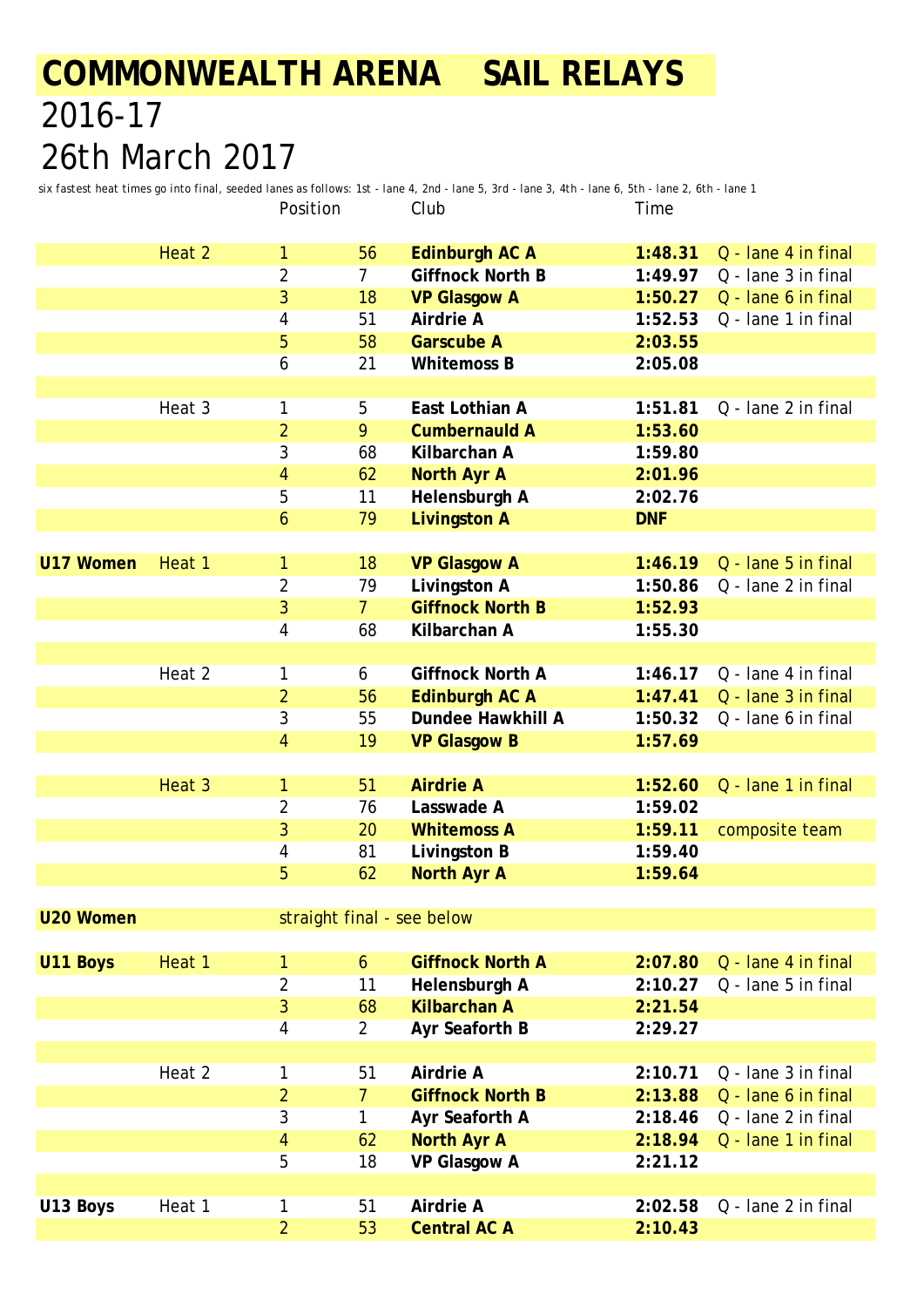*six fastest heat times go into final, seeded lanes as follows: 1st - lane 4, 2nd - lane 5, 3rd - lane 3, 4th - lane 6, 5th - lane 2, 6th - lane 1*

|          |        | Position       |                  | Club                     | Time    |                     |
|----------|--------|----------------|------------------|--------------------------|---------|---------------------|
|          |        | 3              | 20               | <b>Whitemoss A</b>       | 2:14.04 |                     |
|          |        | 4              | 12               | <b>Helensburgh B</b>     | 2:14.34 |                     |
|          |        | 5              | $\overline{a}$   | Ayr Seaforth B           | 2:17.18 |                     |
|          |        |                |                  |                          |         |                     |
|          | Heat 2 | 1              | 6                | <b>Giffnock North A</b>  | 1:57.06 | Q - lane 4 in final |
|          |        | $\overline{2}$ | 76               | <b>Lasswade A</b>        | 1:57.53 | Q - lane 5 in final |
|          |        | 3              | 18               | VP Glasgow A             | 1:57.80 | Q - lane 3 in final |
|          |        | 4              | 55               | <b>Dundee Hawkhill A</b> | 2:05.19 | Q - lane 1 in final |
|          |        |                |                  |                          |         |                     |
|          | Heat 3 | 1              | $\overline{7}$   | <b>Giffnock North B</b>  | 2:01.24 | Q - lane 6 in final |
|          |        | $\overline{2}$ | 11               | Helensburgh A            | 2:07.39 |                     |
|          |        | 3              | 68               | <b>Kilbarchan A</b>      | 2:07.58 |                     |
|          |        | 4              | 79               | Livingston A             | 2:09.82 |                     |
|          |        | 5              | $\mathbf{1}$     | <b>Ayr Seaforth A</b>    | 2:10.22 |                     |
|          |        |                |                  |                          |         |                     |
| U15 Boys | Heat 1 | 1              | 6                | <b>Giffnock North A</b>  | 1:44.67 | Q - lane 4 in final |
|          |        | 2              | 55               | Dundee Hawkhill A        | 1:51.70 | Q - lane 1 in final |
|          |        | 3              | 11               | <b>Helensburgh A</b>     | 1:54.26 |                     |
|          |        | 4              | 1                | Ayr Seaforth A           | 1:56.14 |                     |
|          |        |                |                  |                          |         |                     |
|          | Heat 2 | 1              | 18               | VP Glasgow A             | 1:47.73 | Q - lane 5 in final |
|          |        | $\overline{2}$ | 56               | <b>Edinburgh AC A</b>    | 1:49.13 | Q - lane 3 in final |
|          |        | 3              | 62               | North Ayr A              | 1:49.64 | Q - lane 6 in final |
|          |        | 4              | $\overline{7}$   | <b>Giffnock North B</b>  | 1:50.11 | Q - lane 2 in final |
|          |        | 5              | 79               | Livingston A             | 1:53.94 |                     |
|          |        | 6              | 68               | <b>Kilbarchan A</b>      | 2:00.93 |                     |
|          |        |                |                  |                          |         |                     |
| U17 Men  | Heat 1 | 1              | $\boldsymbol{6}$ | <b>Giffnock North A</b>  | 1:34.09 | Q - lane 4 in final |
|          |        | 2              | 56               | Edinburgh AC A           | 1:35.89 | Q - lane 5 in final |
|          |        | 3              | 79               | <b>Livingston A</b>      | 1:37.67 | Q - lane 6 in final |
|          |        | 4              | 55               | Dundee Hawkhill A        | 1:40.69 |                     |
|          |        | 5              | 20               | <b>Whitemoss A</b>       | 1:44.58 |                     |
|          |        |                |                  |                          |         |                     |
|          | Heat 2 | 1              | 53               | <b>Central AC A</b>      | 1:37.21 | Q - lane 3 in final |
|          |        | 2              | 7                | <b>Giffnock North B</b>  | 1:38.88 | Q - lane 2 in final |
|          |        | 3              | 1                | <b>Ayr Seaforth A</b>    | 1:39.30 | Q - lane 1 in final |
|          |        | 4              | 51               | Airdrie A                | 1:39.86 |                     |
|          |        | 5              | 81               | <b>Livingston B</b>      | 1:50.66 |                     |

**U20 Men** straight final - see below

| U11 Girls | <b>FINAL</b>                                             |   | 51 | <b>Airdrie A</b>        | 2:12.13 |  |  |  |  |
|-----------|----------------------------------------------------------|---|----|-------------------------|---------|--|--|--|--|
|           | Eve Crawford, Courtney Fraser, Lucy Dawes, Sophie Frater |   |    |                         |         |  |  |  |  |
|           |                                                          |   | 82 | Dunfermline A           | 2:13.70 |  |  |  |  |
|           |                                                          |   |    | <b>Giffnock North A</b> | 2:13.80 |  |  |  |  |
|           |                                                          | 4 | 18 | <b>VP Glasgow A</b>     | 2:14.59 |  |  |  |  |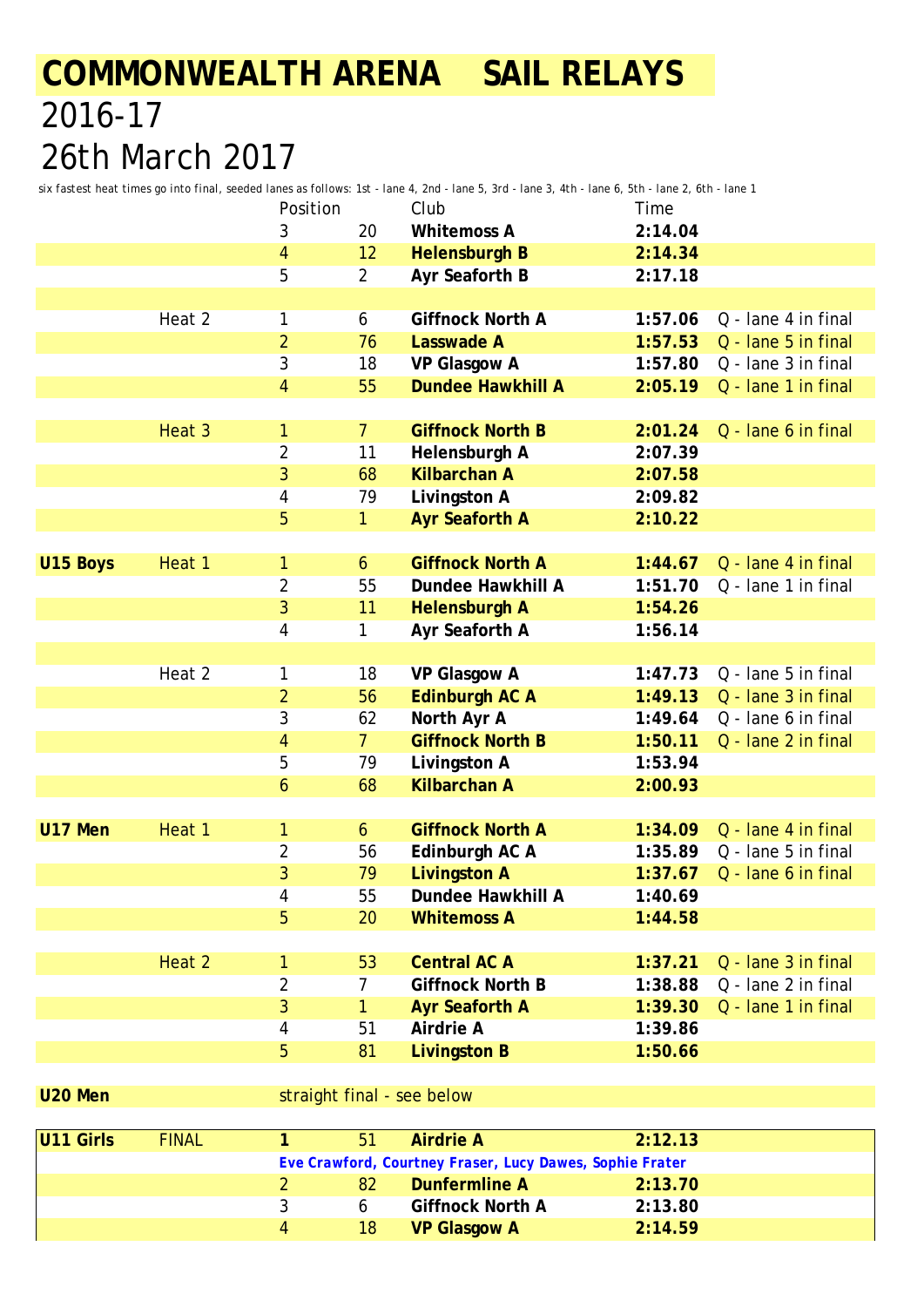*six fastest heat times go into final, seeded lanes as follows: 1st - lane 4, 2nd - lane 5, 3rd - lane 3, 4th - lane 6, 5th - lane 2, 6th - lane 1*

| Position |    | ੋlub         | Time    |
|----------|----|--------------|---------|
|          | 68 | Kilbarchan A | 2:16.79 |
|          | 62 | North Ayr A  | 2:19.79 |

| U13 Girls | <b>FINAL</b> |   | 18 | <b>VP Glasgow A</b>                                      | 1:56.46 |  |
|-----------|--------------|---|----|----------------------------------------------------------|---------|--|
|           |              |   |    | Catriona Scott, Holly Kirkwood, Beth Bushell, Evie Greig |         |  |
|           |              |   | 56 | Edinburgh AC A                                           | 1:57.55 |  |
|           |              |   | 6  | <b>Giffnock North A</b>                                  | 1:59.27 |  |
|           |              | 4 |    | <b>Ayr Seaforth A</b>                                    | 2:01.09 |  |
|           |              | 5 |    | Ayr Seaforth B                                           | 2:01.74 |  |
|           |              | 6 | 62 | North Ayr A                                              | 2:02.42 |  |

| U15 Girls | <b>FINAL</b> |                                                            |    | <b>Giffnock North A</b> | 1:47.93 |  |  |  |  |
|-----------|--------------|------------------------------------------------------------|----|-------------------------|---------|--|--|--|--|
|           |              | Sophie Inglis, Eva Blues, Lara Sturgeon, Annabel MacDonald |    |                         |         |  |  |  |  |
|           |              |                                                            | 56 | Edinburgh AC A          | 1:48.34 |  |  |  |  |
|           |              | 3                                                          |    | <b>Giffnock North B</b> | 1:50.55 |  |  |  |  |
|           |              | 4                                                          | 18 | <b>VP Glasgow A</b>     | 1:50.57 |  |  |  |  |
|           |              | 5                                                          | 51 | Airdrie A               | 1:53.29 |  |  |  |  |
|           |              | 6                                                          | b  | <b>East Lothian A</b>   | 1:53.75 |  |  |  |  |

| U17 Women                                            | <b>FINAL</b> |   |    | <b>Giffnock North A</b> | 1:44.29 |  |  |  |
|------------------------------------------------------|--------------|---|----|-------------------------|---------|--|--|--|
| Carly Miller, Freya Cowan, Lauren Saxby, Eve Donaghy |              |   |    |                         |         |  |  |  |
|                                                      |              |   | 55 | Dundee Hawkhill A       | 1:44.97 |  |  |  |
|                                                      |              | 3 | 18 | VP Glasgow A            | 1:45.21 |  |  |  |
|                                                      |              | 4 | 56 | Edinburgh AC A          | 1:45.94 |  |  |  |
|                                                      |              | 5 | 51 | Airdrie A               | 1:53.78 |  |  |  |
|                                                      |              | 6 | 79 | <b>Livingston A</b>     | 1:57.11 |  |  |  |

| U20 Women FINAL |  | 53 | <b>Central AC A</b> | 1:38.09                                                       |  |
|-----------------|--|----|---------------------|---------------------------------------------------------------|--|
|                 |  |    |                     | Catriona Laing, Lucy Mason, Madeleine Woods, Lauren McCulloch |  |
|                 |  |    |                     |                                                               |  |
|                 |  |    |                     |                                                               |  |
|                 |  |    |                     |                                                               |  |

| U11 Boys | <b>FINAL</b> |   | 6                                                        | <b>Giffnock North A</b> | 2:09.11 |  |  |  |  |  |
|----------|--------------|---|----------------------------------------------------------|-------------------------|---------|--|--|--|--|--|
|          |              |   | Ellis Nairne, Aodan Brannigan, Ben Hughes, Craig Shennan |                         |         |  |  |  |  |  |
|          |              |   | 51                                                       | <b>Airdrie A</b>        | 2:10.99 |  |  |  |  |  |
|          |              |   | 11                                                       | Helensburgh A           | 2:11.22 |  |  |  |  |  |
|          |              | 4 |                                                          | <b>Giffnock North B</b> | 2:16.98 |  |  |  |  |  |
|          |              | 5 | 62                                                       | North Ayr A             | 2:17.47 |  |  |  |  |  |
|          |              | 6 |                                                          | <b>Ayr Seaforth A</b>   | 2:18.19 |  |  |  |  |  |